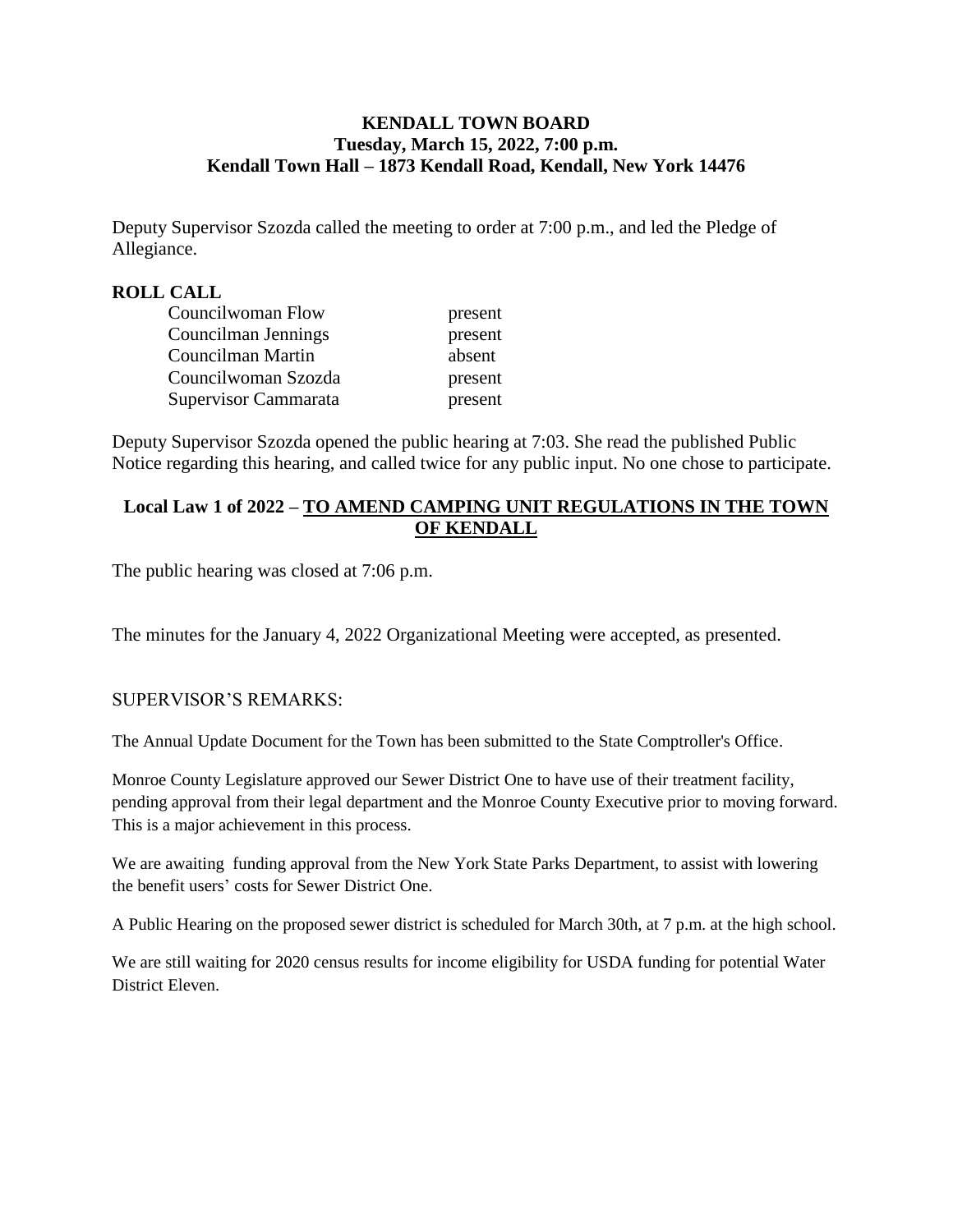#### **CORRESPONDENCE**

John Papponetti, Orleans County Commissioner of Public Works, sent a fully executed copy of the Control of Ice and Snow and Mowing contract, and a copy of the resolution of the Orleans County Legislature, adopting this contract.

### REPORTS OF COMMITTEES, BOARDS AND DEPARTMENT HEADS

#### Standing Committees

 Public Safety/Emergency Services & Occupational Safety – Martin Buildings & Grounds – Martin Highway – Martin The office move went smoothly. Special thanks to the boy scouts who lent a hand (and some strong backs!).

Community Relations - Flow Culture & Recreation – Flow Information Services – Flow A new laptop is necessary for the Planning Board.

Human Resources and Ethics – Szozda Employee Benefits – Szozda No report

Planning, Zoning & Agriculture – Jennings The last Planning Board meeting was cancelled. An EMS task force meeting will be attended by Councilman Jennings. This has reached an emergency level.

Finance, Taxes & Special Districts – Cammarata No report

#### **Boards**

Planning Board – B. Newell, Chair – no report Zoning Board – P. Bolton, Chair – no report

### **Department Heads**

Assessor – L. Hewitt – no report Code Enforcement – P. Hennekey Many building permits are being applied for and approved. Most are for renovations, sheds and generators. Highway - W. Kruger – no report Historian – L. Jayne – no report Recreation – M. Werth – no report Town Clerk – A. Richardson – written report submitted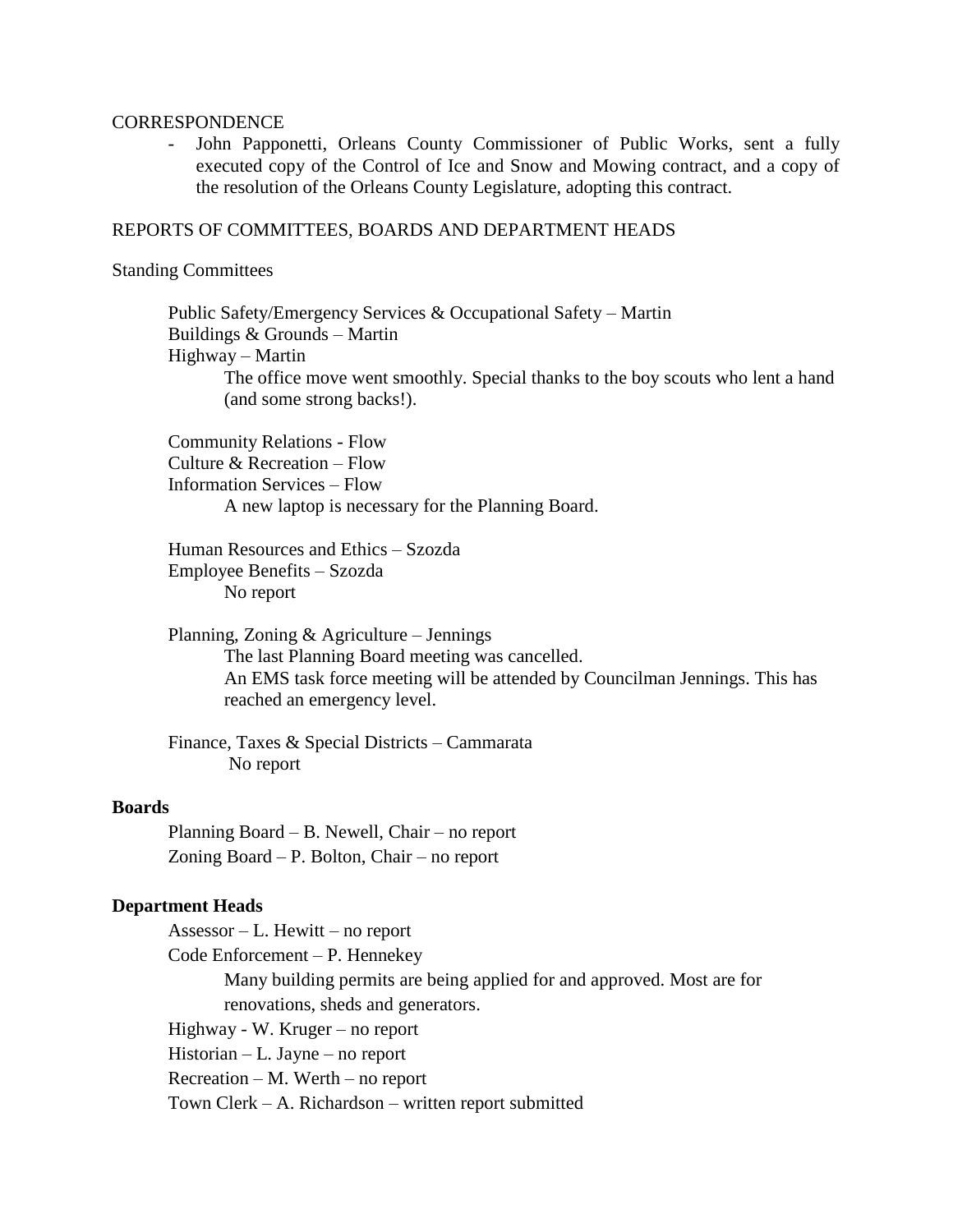Town Justice – D. Kluth – written report submitted Supervisor – A. Cammarata – written report submitted

# **RESOLUTIONS**

Jennings made the following motion, which was seconded by Flow:

# **RESOLUTION 55-0322 ADOPTING LOCAL LAW 1 of 2022**

Whereas, Local Law 1 of 2022 entitled "A Local Law To Amend Camping Unit Regulations in the Town of Kendall" was duly introduced on February 15, 2022, and

Whereas a public hearing was held on said law on March 15, 2022, and

Whereas the Town Board believes that adoption of the law as presented is in the best interest of the town and its taxpayers, so then

Now, therefore be it **RESOLVED** that Local Law 1 of 2022 is hereby adopted in its entirety.

Deputy Supervisor Szozda called for a vote, which resulted in all ayes, and declared the motion carried.

Flow made the following motion, which was seconded by Jennings:

# **RESOLUTION 56-0322 TOWN OF KENDALL REDI PROJECTS BUDGET MODIFICATION**

Whereas, in March 2020, the Town of Kendall executed an Agreement with LaBella Associates DPC to provide administrative services to assist the Town to implement three projects funded under the NYS REDI Program, and

Whereas, the total contract of \$12,000 was allocated to these projects as follows: \$3,000 for the Culverts/Road Ends; \$3,000 for the Thompson Drive turnaround and \$6,000 for the Wastewater Infrastructure Projects, and

Whereas, the administrative budgets were based on estimates for the time commitment required to implement these projects, and

Whereas, the actual time commitment required for the Culvert and Thompson Drive projects will be more than originally estimated, so then,

Be it resolved that the Town Board hereby approves the proposed amendment to the Administrative Services Agreement requested by LaBella and authorizes increases of \$2,500 to each of the Culvert and Thompson Drive projects (to \$5,500 each).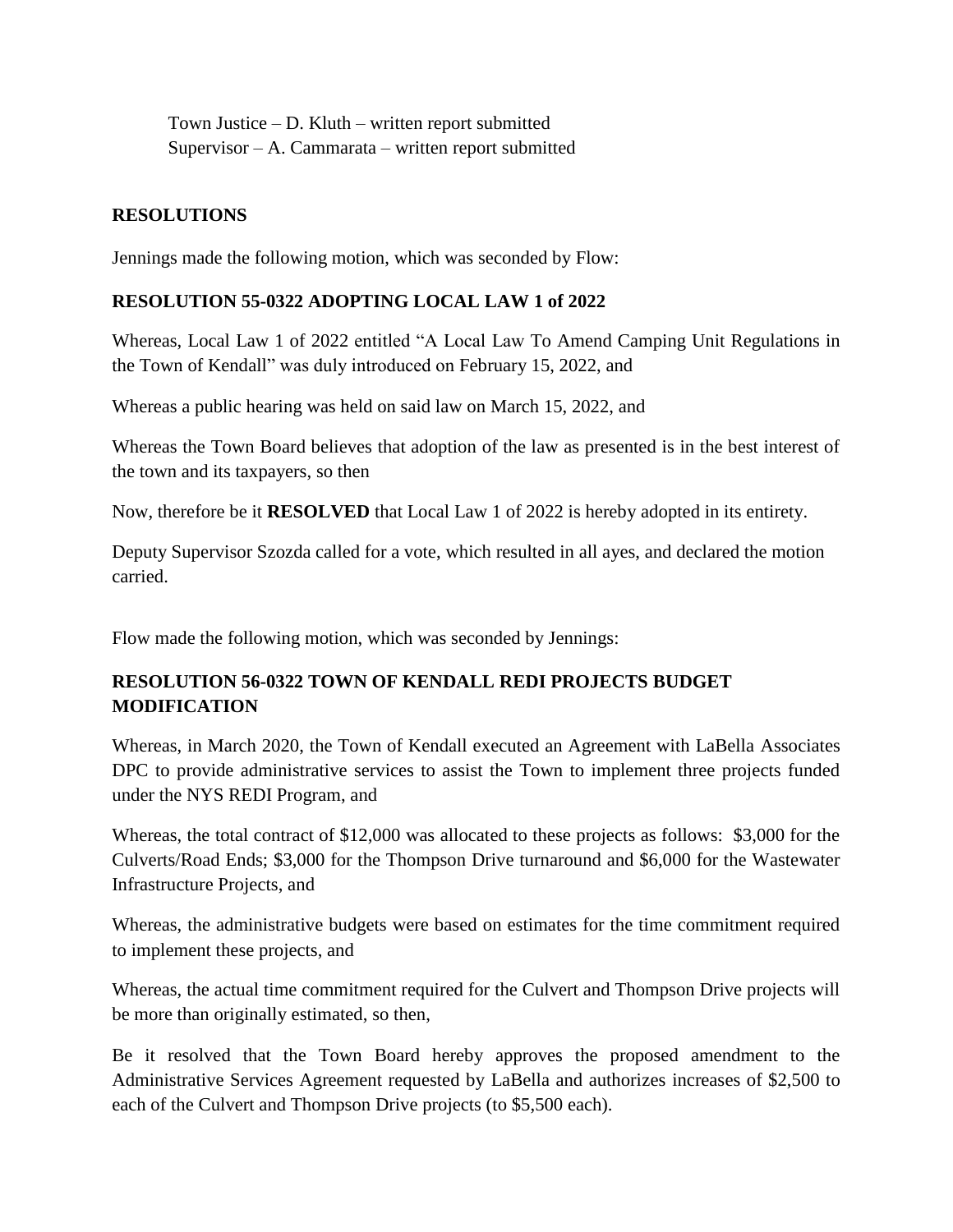Deputy Supervisor Szozda called for a vote, which resulted in all ayes, and declared the motion carried.

Jennings made the following motion, which was seconded by Flow:

## **RESOLUTION 57-0322 BUDGET TRANSFER**

BE IT RESOLVED, to decrease General Expense Account A1355.12, Assessor, Personal Help, by \$1,500.00, and to increase General Expense Account A1440.40, Engineering Expense, by \$ 1,500.00.

Deputy Supervisor Szozda called for a vote, which resulted in all ayes, and declared the motion carried.

Flow moved to accept the claims as presented on Abstract 3. Motion seconded by Jennings. All in agreement.

| \$129,075.08                |            |             |                                |  |
|-----------------------------|------------|-------------|--------------------------------|--|
| Library                     | Abstract 3 | \$108.22    | Voucher 126                    |  |
| Water District Eight        | Abstract 3 | \$17,047.07 | <b>Vouchers 153-155</b>        |  |
| <b>Water District Six</b>   | Abstract 3 | \$54.80     | Voucher 151,152                |  |
| <b>Light District Three</b> | Abstract 3 | \$105.08    | Voucher 118                    |  |
| <b>Light District Two</b>   | Abstract 3 | \$224.14    | Voucher 118                    |  |
| <b>Light District One</b>   | Abstract 3 | \$354.26    | Voucher 118                    |  |
| Highway Fund                | Abstract 3 | \$95,998.13 | Vouchers 98,125,127,150        |  |
| General Fund                | Abstract 3 | \$15,183.38 | Vouchers 97-125, 151, 156, 157 |  |
|                             |            |             |                                |  |

# **PAYMENT OF CLAIMS**

Discussion: Supervisor Cammarata said the RG&E bill was unusually high. Please be prudent with electric usage, as costs continue to rise.

## PENDING ISSUES

Morton Union Cemetery – still waiting for next installment

Clean Energy Community – A community choice aggregation is being considered. Juell and Roctricity will be doing a presentation to the board on April  $5<sup>th</sup>$  to explain this program.